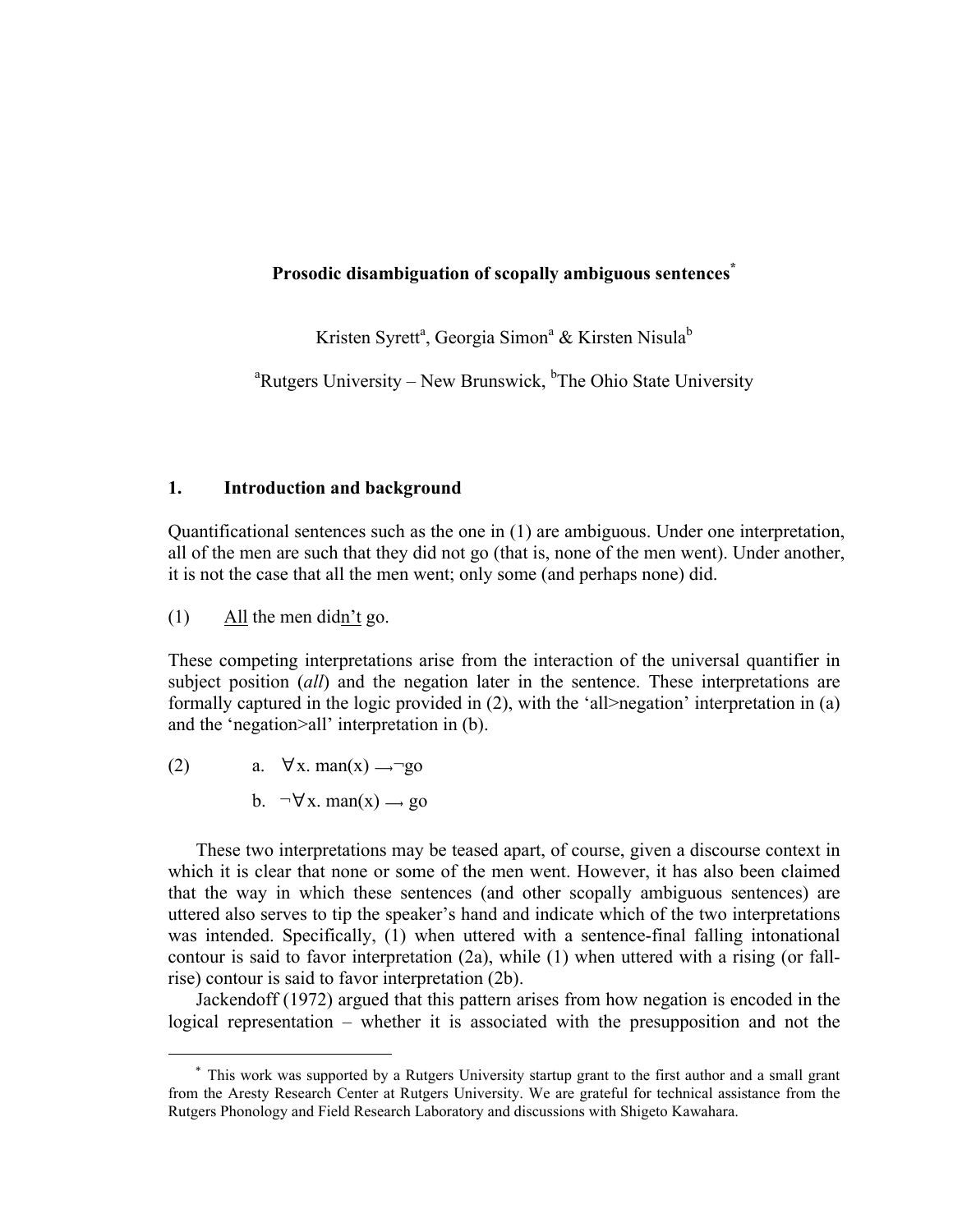assertion, as in  $(3)$ , or with the focus, as in  $(4)$ .

- (3) A accent (falling contour): negation is part of the presupposition, not the focus Presupposition: λ*Q* [*Q* of the men did**n't go**] is well-formed/under discussion Assertion: all  $\in \lambda Q$  [Q of the men didn't go]
- (4) B accent (rising contour): negation is associated with the focus (i.e., the assertion), not presupposition Presupposition:  $\lambda$ *Q* [*Q* of the men **went**] is well-formed/under discussion Assertion: all  $\notin \lambda O$  [*O* of the men went]

This connection was subsequently recast under a pragmatic approach by Ladd (1980) and Kadmon & Roberts (1986), and the sources of the connection between the contour and interpretation questioned by and Ward & Hirschberg (1985). To date, we lack empirical evidence to corroborate Jackendoff's original claim, and determine whether such sentences are produced in a reliable manner, and if so, whether the sentence-final contour is what houses this distinction. Moreover, the few studies that have investigated this phenomenon in English, which have come up largely empty-handed, have not incorporated into their experiments pragmatic apsects of the discourse that may affect interpretation and prosody, such as the question under discussion, the role of negation in presupposition/assertion relation, and the presence and type of scalar alternatives. This research aims to fill this gap. We show that speakers can signal sentence interpretation with auditory cues, although they are not always in the contour, and what cues there are may be unpredictable, since they are also tied to the information structure.

# **2. Experiment**

# **2.1 Participants**

19 undergraduates (all native speakers of American English) receiving course credit participated. Six additional non-native participants were excluded, and one additional speaker's sound files were damaged and excluded from analysis.

# **2.2 Experimental design and procedure**

The aim of this experiment was to elicit productions of ambiguous sentences in a discourse context with the purpose of identifying auditory correlates of sentence interpretation. Test items were scopally ambiguous sentences involving a quantifier (either the universal quantifier *all* in subject position, or *many* or *most* in object position) and negation. Each test sentence type was embedded at the end of multiple discourse contexts varying the information structure and scopal relation. There were four contexts for *all* and three for *many* and *most*, for a total of 16 *all* and 12 *many*/*most* sentences. These 28 test items were then pseudorandomized with 28 control items, for a total of 56 items in the test session. In constructing the sentences, we controlled for sonorance, particularly at the end of the sentence, in order to elicit a smooth pitch track.

Control items were ambiguous sentences that have been shown in previous research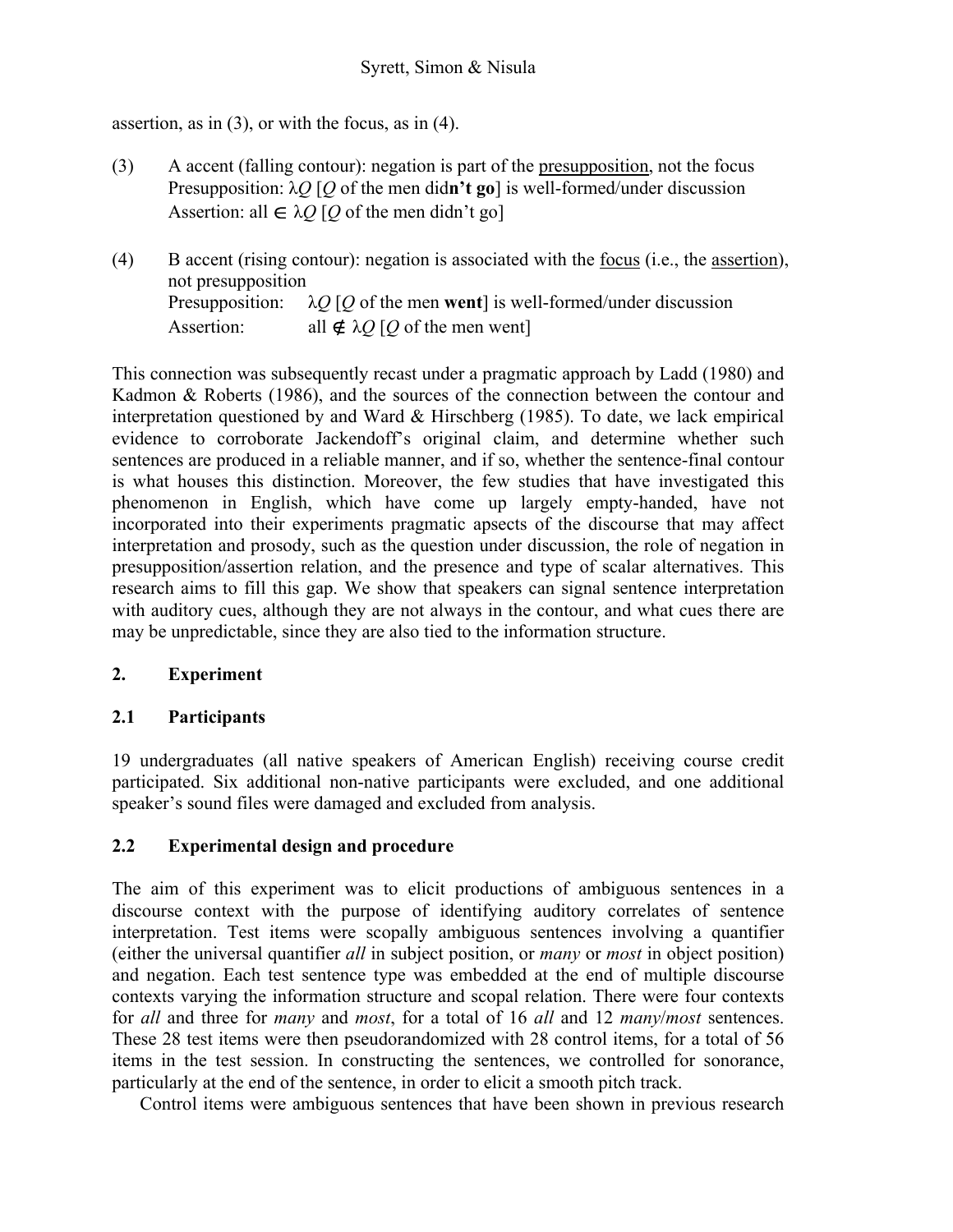### *Prosody disambiguates scopally ambiguous sentences*

to be able to be disambiguated through prosody, among which were five pairs of sentences with negation and a *because* clause, five pairs containing a focus-sensitive operator (three with *only*, two with *even*), and four pairs with pronominal reference. Each control sentence was presented in two different contexts, each favoring one of the competing interpretations. An example of each item type is included in  $(5)-(11)$ .

| (5)  | All the magnolias won't bloom.                                                            | ( <i>all</i> , negation)                 |
|------|-------------------------------------------------------------------------------------------|------------------------------------------|
| (6)  | Liam doesn't know many alumni.                                                            | ( <i>many</i> , negation)                |
| (7)  | Neil doesn't enjoy most musicals.                                                         | ( <i>most</i> , negation)                |
| (8)  | Georgia isn't singing because she's preparing for an audition. <i>(because, negation)</i> |                                          |
| (9)  | Warren only likes the Orioles.                                                            | (focus sensitive operator: <i>only</i> ) |
| (10) | She even painted the garage.                                                              | (focus sensitive operator: <i>even</i> ) |
| (11) | Alan punched Owen and then he kicked him.                                                 | (pronominal reference)                   |

For all items (with the exception of those with pronominal reference), the target sentence was followed by an additional sentence. The reason for this was that sentences that seemed most naturally produced with a rising intonation ended abruptly without such a continuation.

We note here a key contrast with the two types of test items. There is a quantifiable difference between the two interpretations of the sentences containing the universal quantifier *all* and negation. When *all* takes wide scope over negation, negation is at the VP level, and none of the discourse entities mentioned in the sentence have the property (e.g., none of the magnolias bloom). When negation takes wide scope over the quantifier, negation is propositional, and the quantity of discourse entities mentioned in the sentence that have the property is 'not all'. With the *many/most* sentences, the situation is different. No matter what the scopal relation is (whether negation takes wide or narrow scope), the quantity does not vary: what varies is the *focus* on the quantity. For example, in (6), the number of alumni that Liam knows is always small. When *many* takes wide scope over negation, emphasis is placed is on the number of alumni that Liam *does not know* (*many*). However, when negation takes wide scope over *many*, emphasis is placed on how many alumni he *does* know, which is *few*. (See Baltazani (2002, 2003).)

For the test items, two of the contexts varied the scopal relation between the quantifier and negation (quantifier > negation, negation > quantifier). In one context, negation was associated with the presupposition and the Question Under Discussion (QUD) was negative, while in a second context, the QUD was positive, and negation was associated with the assertion or focus. In addition to the first two contexts, we presented these test items in additional contexts, allowing us to further evaluate how prosody can vary across discourse contexts, even when a scopal relation remains constant. For *many* and *most*, we created a third context (modeled after an example discussed by Kadmon & Roberts (1986)) in which we favored an interpretation where negation would take wide scope over the quantifier, but in which we predicted we might elicit a falling contour, since the target sentence appeared as an embedded clause.

For the universal quantifier items, we created two additional contexts that allowed us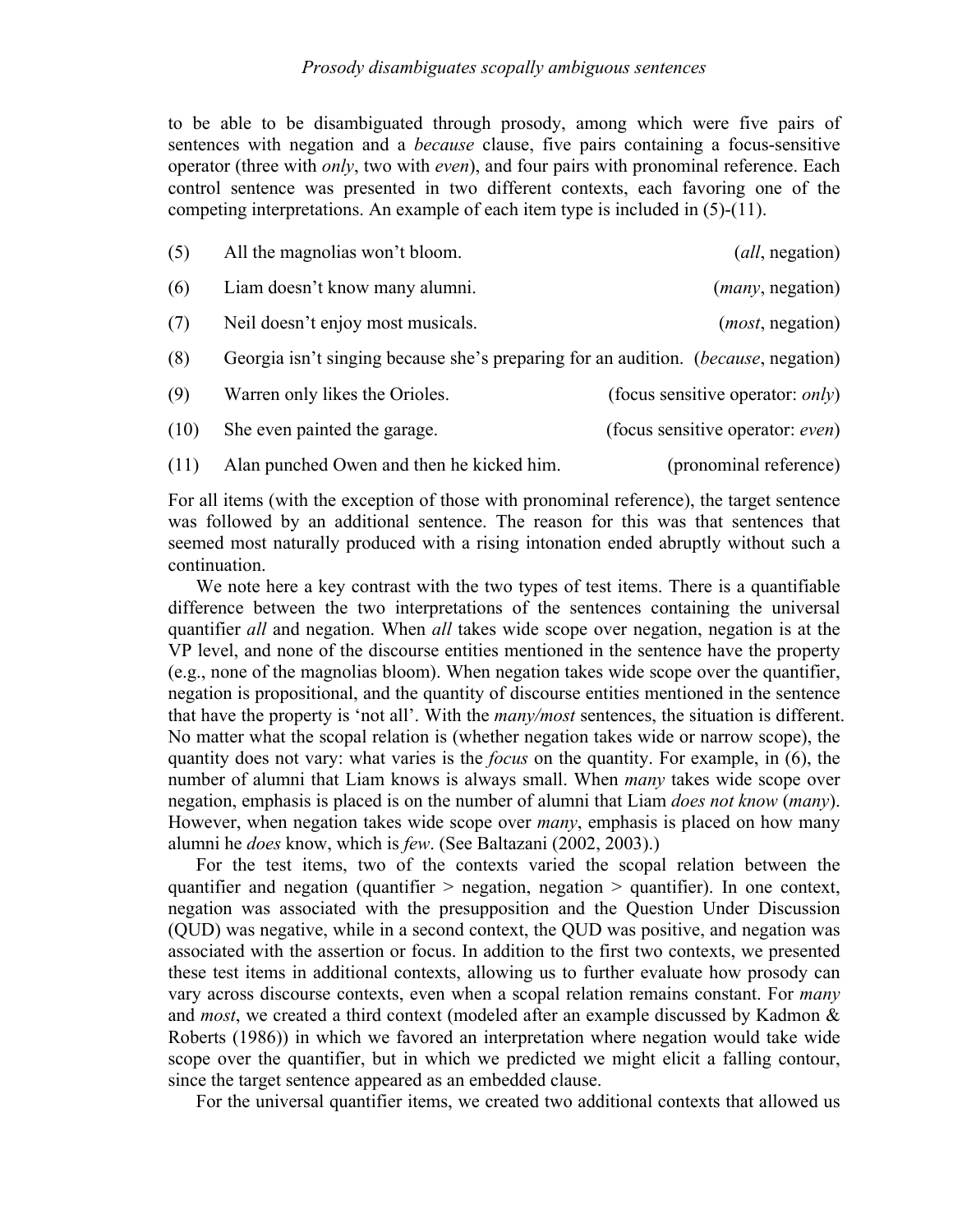### Syrett, Simon & Nisula

to achieve a fully crossed design for these items (negation in presupposition or assertion x prosodic contour), also varying the type of scalar alternatives (quantity or object-based). In the third context, we created a salient scalar alternative to the DP (e.g., magnolias), thereby inducing a fall-rise on this lexical item (cf. Ward & Hirschberg, 1985). In the fourth context, we manipulated the information structure to favor negation taking wide scope over the universal quantifier, as in the second context. However, here, we attempted to create a scenario that favored a falling contour. In (12), we present four representative contexts for the test sentence *All the magnolias won't bloom*.

(12) a. Context 1:

The township decided to plant magnolia saplings a number of years ago to line a path through the park. They have experienced lovely blossoms every year. However, this year the area is experiencing less-than-standard rainfall, which means that they expect the magnolias to struggle this year, with only a few surviving. In fact, I think the situation is much more dire than that. *All the magnolias won't bloom.* They'll just have to wait till next year.

Presupposition: Some magnolias may not bloom. (QUD contains negation.) Assertion: None of them will.

Scopal relation favored: all > negation

Contour predicted: falling

Scalar alternatives: Quantity (How many trees)

b. Context 2:

A few years ago, the township decided to plant magnolia saplings to line a path through the park. The saplings on the north side were planted mainly in sand, and haven't been getting nearly enough nutrients. However, the soil near the south side is rich, and the magnolias are thriving there. *All the magnolias won't bloom*. But I bet the ones on the south side will.

Presupposition: All magnolias will bloom. (QUD does not contain negation.) Assertion: Some will. Scopal relation favored: negation > all

Contour predicted: fall-rise

Scalar alternatives: Object-based (which trees)

c. Context 3:

An aggressive beetle that targets magnolia trees is spreading through our area, and the magnolias are doomed. The township has been planning to take pictures for their website next month. The official photographer is concerned that there won't be beautiful rows of trees in the background for his pictures. I think he's worrying too much. *All the magnolias won't bloom*. However, there will still be other trees that will look just as lovely.

Presupposition: Some of the trees will not bloom. (QUD contains negation.) Assertion: All of the *magnolias* will not bloom; other trees will. Scopal relation favored: all > negation

Contour predicted: fall-rise

Scalar alternatives: Object-based (which trees)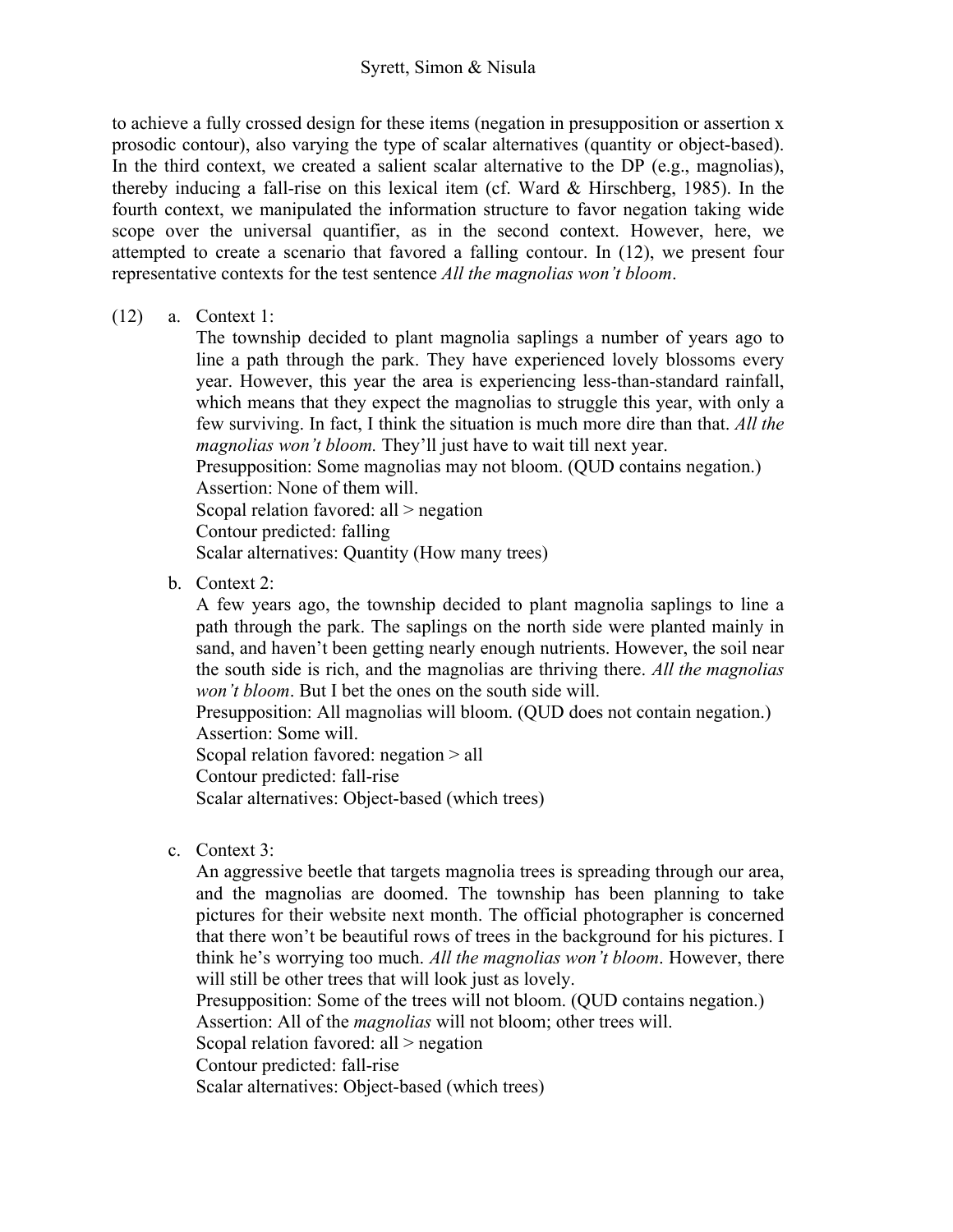d. Context 4:

The weather recently has been conducive to plant growth, and all the trees are looking healthy. Some optimistic members of the township are predicting that each of the magnolia trees will give us lovely, fragrant blossoms to enjoy all season. But I think they're being rather unrealistic, and I keep telling them this. *All the magnolias won't bloom*. The odds of each of them blooming are pretty slim.

Presupposition: All magnolias will bloom. (QUD does not contain negation.) Assertion: Not all of the magnolias will bloom.

Scopal relation favored: negation > all

Contour predicted: falling

Scalar alternatives: Quantity (How many trees)

Participants were recorded one at a time using an AT4040 Cardioid Capacitor microphone with a pop filter in a sound-attenuated recording booth, and amplified through an ART Digital MPA Gold microphone pre-amplifier. Stimuli were presented to participants using SuperLab stimulus presentation software (Cedrus Corporation, 2012) on a Macbook. For each trial, the participant first read the entire paragraph silently. They then answered a comprehension question that tested for their understanding of the target sentence in the context. Finally, they read the entire paragraph out loud, this time recorded. Items for which participants did not answer the comprehension question correctly were not included in the analysis, since we wanted to be sure of interpretation.

Participants were told to read the items as naturally as possible. Stimuli were divided into two blocks, so that members of a minimal pair were separated between blocks; each block contained a token from each test or control item type. Test and control items were pseudorandomized within each block. Participants were run in two conditions. In the first condition, participants completed all 56 items within one session, which lasted approximately 45-60 minutes. They were told to read the items as naturally as possible. The second condition was constructed to alleviate some of the burden of the task. Participants were presented with only one of the two blocks, and were again encouraged to read the items as naturally as possible, as though they were recording them for an audiobook or reading to children. They were also provided with an example of a written discourse beforehand (a section from a soap opera transcript) to model expressive reading.

## **2.3 Analysis**

Target sentences were excised from the surrounding context using Praat speech analysis software (Boersma & Weenink, 2011). They were then annotated with segments delineated from the onset and offset of each lexical item. For the control items containing a *because* clause and negation or a focus sensitive operator, we collected the value of the maximum F0 on the relevant lexical items. For the *because* sentences, this was the verb following negation and the final word in the sentence (e.g., *singing* and *audition* in the sentence *Georgia isn't singing because she's preparing for an audition*). For the focus sensitive operators, this was the head of the VP and DP that could host the focus (e.g., *painted* and *garage* in the sentence *She only painted the garage*).

For the test items, we conducted two main analyses. First, each file was coded for the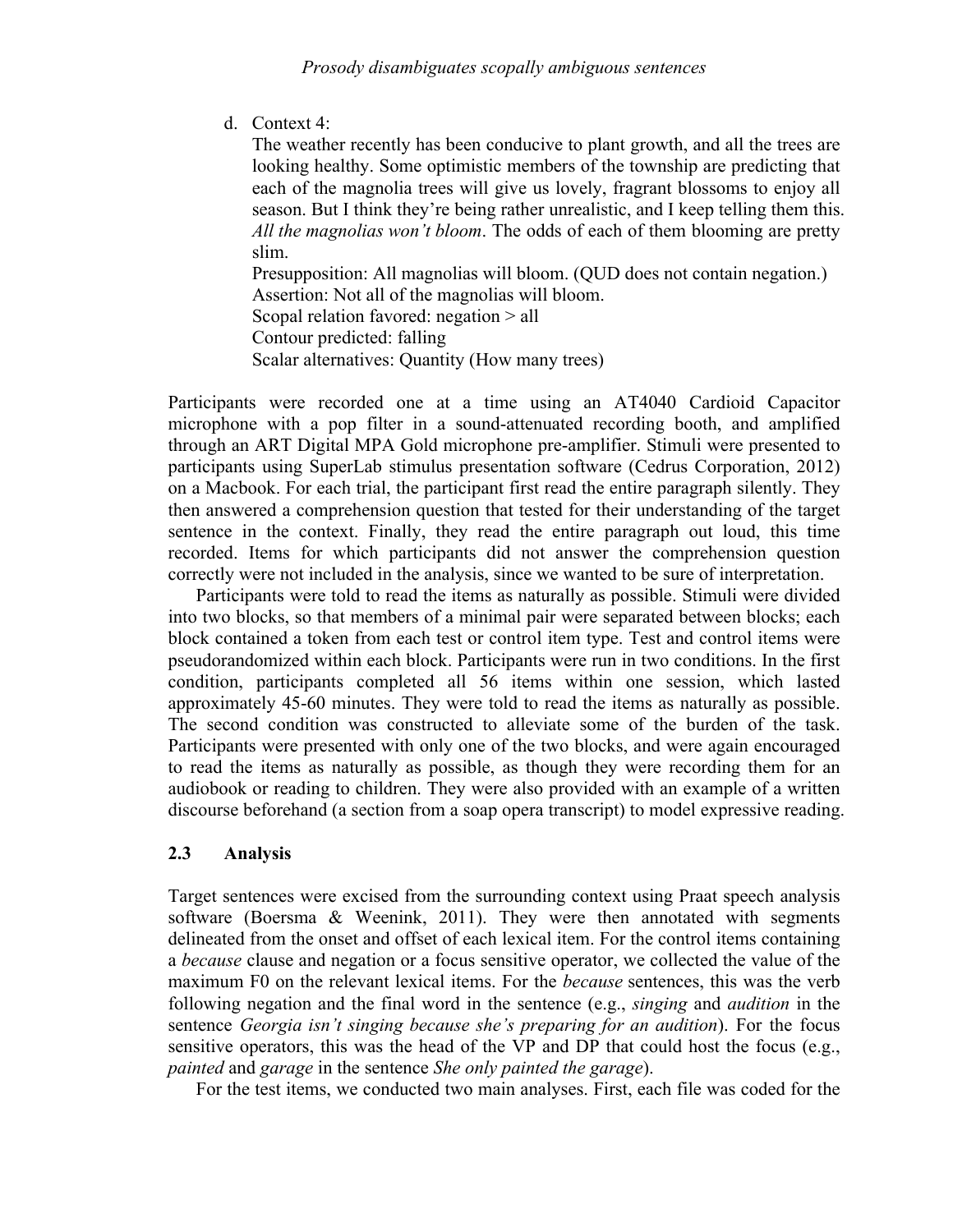### Syrett, Simon & Nisula

type of sentence-final contour that was observed. To do this, two experimenters (the second and third authors) independently listened to each file (with all identifiers of context removed) and blindly coded it as either a falling or non-falling (fall-rise) contour. The initial rate of agreement was 80%. Any and all discrepancies were easily reconciled blindly afterwards with the assistance of a third coder (the first author), using as a comparison other clear exemplars from the participant whose items were in question.

We then conducted an analysis of the test items in order to look for any acoustic signatures in the speech signal that accompanied a difference in interpretation. Scripts in Praat (Boersma & Weenink, 1999-2011) were written and run on the annotated files to extract the relevant acoustic information. We excluded from analysis tokens that had a comprehension score of 0, as well as tokens that had mis-starts, errors in pronunciation, use of the partitive in the quantificational phrase, glottalization in key lexical items, and/or errors in subject-verb agreement. Participants for whom there were not enough data points to perform an acoustic analysis across items after this filtering process were excluded from analysis (n=4). In addition, one set of the *all* sentences and one set of the *many/most* sentences were excluded from analysis, since the comprehension scores for one or all of the items in each set were consistently at or below chance level across speakers, and speakers either reported difficulty in accessing the correct interpretations for these items, or experienced difficulty producing the items while being recorded. This conservative filtering process still left us with a rather large sample to work with across and test and control items and speakers, given our design.

### **2.4 Results**

*Pronominal reference*: Participants did not mark pronominal reference with pitch accents. In the scenarios favoring a default, unstressed pronoun, participants produced the target pronoun in this manner 96.3% of the time. However, in the context supporting a stressed pronoun, with reversed reference, participants also produced the target pronoun as unstressed 95.6% of the time. This may be in part due to the fact that participants had much lower comprehension scores for the 'reversed' cases than for the 'default' cases (an average of 56.3% v. 90.6%), however, even for the most successful 'reversed pronominal reference' item in which comprehension scores were quite high (87.5%), participants were more likely than not to produce the pronoun as unstressed.

*Focus-sensitive operators* **only** *and* **even**: We first recorded whether the main accent was on the head verb of the VP or on the DP for each type of target sentence. We predicted that this pattern would be correlated with the focus pattern supported by the discourse context. The results are presented in (13).

|  |  | (13) Table 1: Pitch accenting patterns for the focus sensitive items only and even |  |
|--|--|------------------------------------------------------------------------------------|--|
|  |  |                                                                                    |  |

| - -  | . .   |      |    |
|------|-------|------|----|
|      | focus | verb | 70 |
|      | VP    | n    | 24 |
| even | DO    |      | 24 |
|      | VP    | 25   | 22 |
| only | ו זו  |      |    |

Participants preferred to place the nuclear pitch accent on a syllable in the direct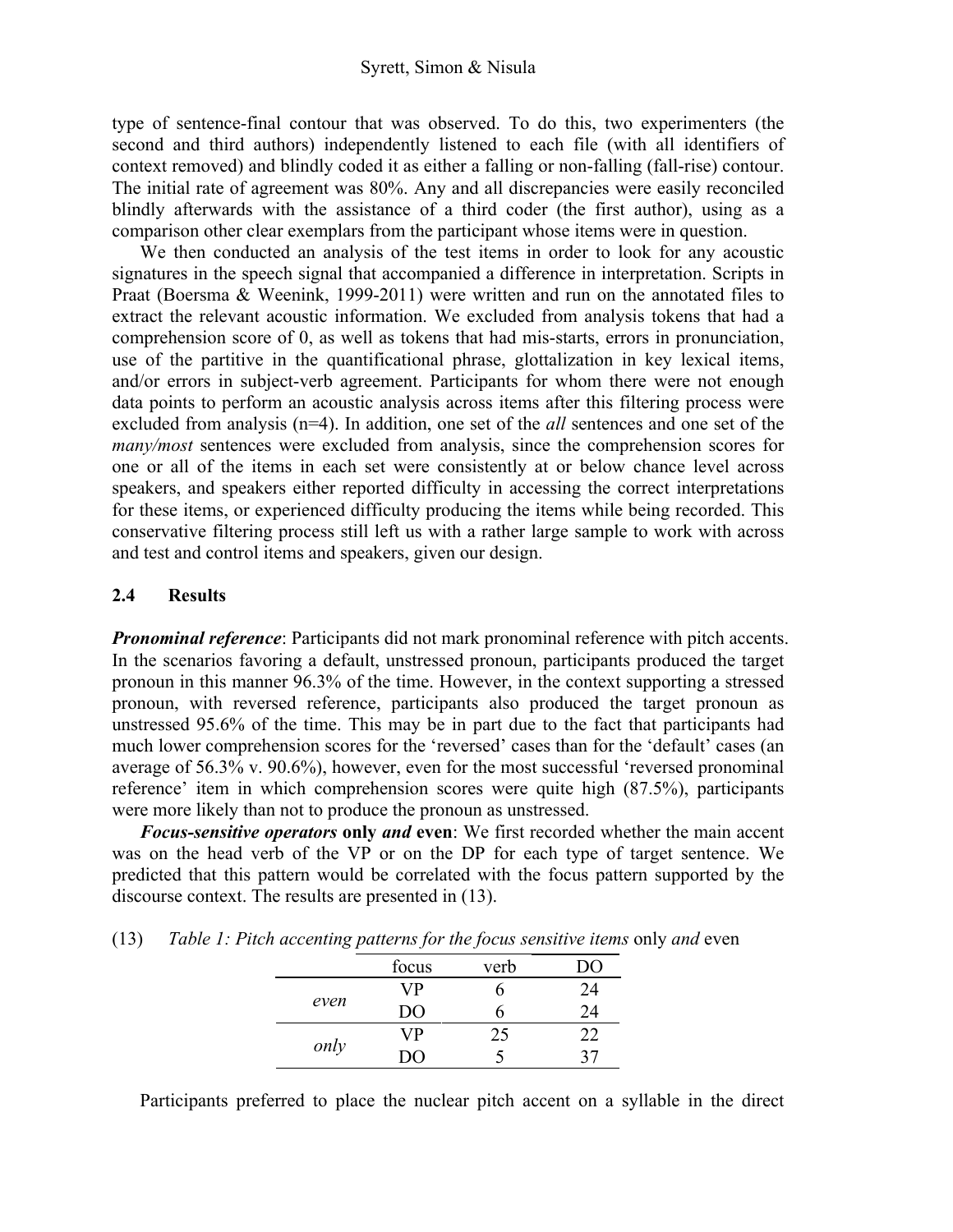object for both sets of items*.* For *even*, there was absolutely no difference in accenting patterns for the individual items  $(p=1)$ , regardless of the preceding context and the favored interpretation. This pattern held, despite the fact that participants' comprehension scores were the same for both context: 90.6% in each. For *only*, the pattern was different, and participants' accenting pattern varied with the interpretation favored by the preceding context. As with *even*, a syllable in the direct object was more likely to be accented when the previous context favored a scalar contrast of the direct object (e.g., *Warren only likes the ORIOLES*), However, when the preceding context favored a scalar contrast of the verb (e.g., *Warren only LIKES the Orioles*), participants were pulled away from the default pattern (Pearson  $\chi^2$  (1) = 16.92, *p*<.0001,  $\phi$  = -.44), but were no more likely to place the accent on the verb than on the direct object (binomial probability  $p=$ -77). As before, participants' comprehension scores were quite high: 81.3% for contexts favoring a verb contrast, and 100% for contexts favoring a contrast of the direct object.

We then calculated the maximum F0 within the target lexical item in the sentence, then calculated its location within the duration of that item, and conducted a 2 x 2 ANOVA with word (V, DO) and context (focus on VP or focus on DO) as within-subject factors on items. Values greater than 1.5 SD away from the mean were excluded. When the focus was on the VP, the ratio of the Max F0 location in the V was .30, and .36 in the DO. When the focus was on the DO, the ratio of the Max FO location in the V was .26, but .47 in the DO (the largest value observed). Accordingly, there was a significant main effect of word  $(F(1, 181) = 12.2, MSE = .78, p=.0006)$ , no main effect of context  $(F(1, 181) = 12.2, MSE = .78, p=.0006)$  $181$ ) = .16, MSE = .01,  $p=$ .70), and a significant interaction (F(1, 181) = 4.38, MSE = .06, *p*=.038). Post-hoc Tukey's HSD tests revealed that the location of Max F0 was larger (at the .01 level of significance) in the DO in the context in which this focus pattern was predicted.

**Because-***negation sentences*: For these sentences, we calculated the maximum F0 in two lexical items: the negated verb or predicate preceding the word *because* and the final word in the sentence (e.g., *They're not late because of his driving*). We then compared these two values in both contexts. As before, values greater than 1.5 SD away from the mean were excluded. For sentences where *because* took scope over negation, the value of F0 was 229.0 Hz for word 1, and 193.4 Hz for word 2. For sentences where negation took wide scope, the F0 for word 1 was  $213.9$  Hz and  $206.6$  Hz for word 2. A 2 x 2 (word x context) ANOVA revealed a main effect of word  $(F(1, 170) = 8.98$ , MSE = 19403.79,  $p=0.003$ ), no effect of context (F(1, 170) = 0, MSE = 2.32,  $p=1$ ), but a significant interaction  $(F(1, 170) = 4.03, MSE = 8709.38, p=.046)$ . Post-hoc Tukey's HSD tests revealed that in the *because*>negation contexts, there was a significantly higher maximum F0 on word 1 than on word 2 (at the .05 level of significance), and that the F0 of word 1 was significantly higher in the *because*>negation context than in the negation>*because* context (.05 significance).

We then compared the location of the maximum F0 in the key words in both contexts, conducting two-tailed independent t tests assuming unequal variance. The ratio of the F0 location was .40 for word 1 in both contexts. However, the location of Max F0 for word 2 varied: it was .34 in the *because*>negation context, but .45 (more delayed) in the negation>*because* context. Accordingly, there was no significant difference for word 1 for the two contexts  $(t(82)=13, p=0.90)$ , but there was a significant difference in the Max F0 placement between the two contexts on word 2  $(t(73)=2.51, p=01)$ . It has also been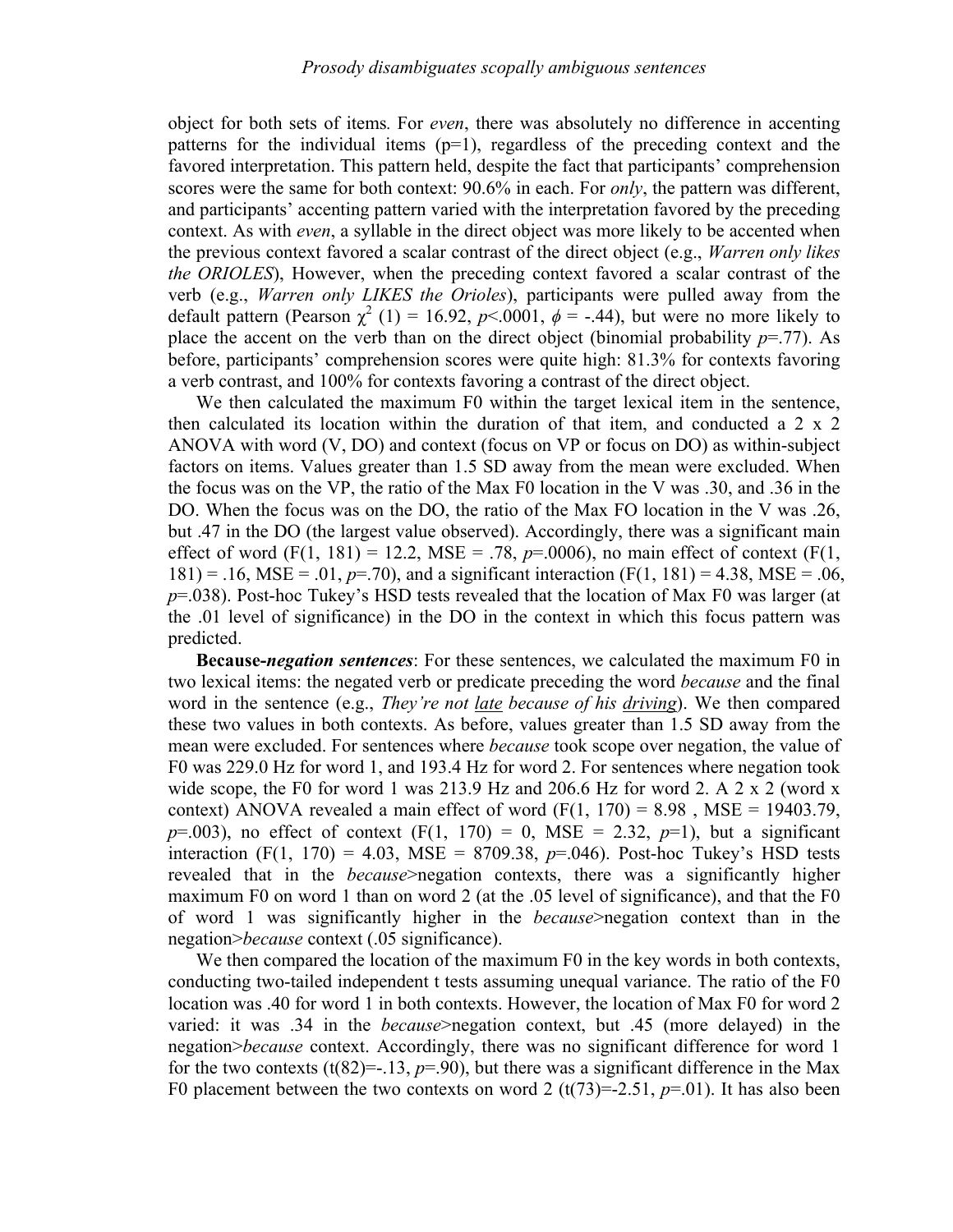claimed that these contexts are more likely to exhibit a rising (or fall-rise) contour (cf. Koizumi, 2009).

**Quantifier***-negation sentences*: The quantificational test sentences underwent two types of analysis. First, the excised sentences were coded for falling/non-falling contour. The percentage of observed falling contour for each context is presented in Table 2 (14).

| quantifier | context | scopal relation  | scalar alternative | % falling contour |
|------------|---------|------------------|--------------------|-------------------|
| all        |         | $all$ > negation | quantity           | 93.4              |
|            |         | negation $>$ all | object-based       | 89.1              |
|            |         | $all$ > negation | object-based       | 71.1              |
|            | 4       | negation $>$ all | quantity           | 95.5              |
| many/most  |         | $M >$ negation   | quantity           | 91.3              |
|            |         | negation $>$ M   | object-based       | 65.1              |
|            |         | negation $>$ M   | object-based       | 63.0              |

(14) *Table 2: Scopal relation favored, scalar alternative, and % observed falling contour for target sentences in each context*

A binomial probability analysis for the *all* sentences revealed that the frequency of observed falling contour is greater than chance for all contexts (contexts 1, 2, 4: *p*<.0001; context 3: *p*<.01). For the *many/most* sentences, the frequency of observed falling contour is greater than chance for context 1 ( $p$ <.0001), marginally significant for context 2 at  $p=0.07$ , and not significant for context 3 ( $p=10$ ). Thus, the sentence-final contour categorized as either falling or not falling is not at all a good indicator of scope for the *all*-negation sentences. However, in spite of the overall trend for a falling contour in the *many*-negation sentences, the difference in the sentence-final contour is correlated with scopal relation: when *many* or *most* scopes over negation, a falling contour is much more likely than when negation takes wide scope. Thus, we do observe an intonational difference between the types of quantificational sentences in the direction predicted.

We then conducted a second, acoustic analysis of the test sentences. For each of the sentences, we focused on two key lexical items: the quantifier (*all*, *many*, or *most*) and the sentence-final word. For the two types of test items, we conducted a two-way ANOVA on the items, targeting the quantifier and the final word, comparing the factors of context and acoustic measure: (a) maximum pitch (F0) in the word, (b) the F0 standard deviation within the word, and (d) the duration of the word. We take each of these analyses in turn. The results for sentences containing *all* and negation are presented in Table 3 (15). Significant differences are highlighted with dark border; marginally significant differences indicated with a dashed line.

Turning first to the analysis *all*, we found no main effects when directing our attention to the quantifier itself: max F0:  $F(3, 66) = .34$ ,  $p=.80$ ; F0 standard deviation: F(3,66) = .15,  $p=0.93$ ; word duration: F(3, 66) = .19,  $p=0.99$ . The sentence-final word also exhibited a similar pattern of null results for two of the acoustic measures: max F0: F(3, 66) = .87,  $p=46$ ; F0 standard deviation: F(3,66) = 1.27,  $p=.29$ . However, there was a significant main effect of word duration:  $F(3, 66) = 6.20$ ,  $p = .001$ . Planned pairwise comparisons between each of the contexts within each of the acoustic measures revealed that the significant main effect of final word duration was driven by a highly significant difference between contexts 3 and 4 ( $p = 0.0001$ ), and a significant difference between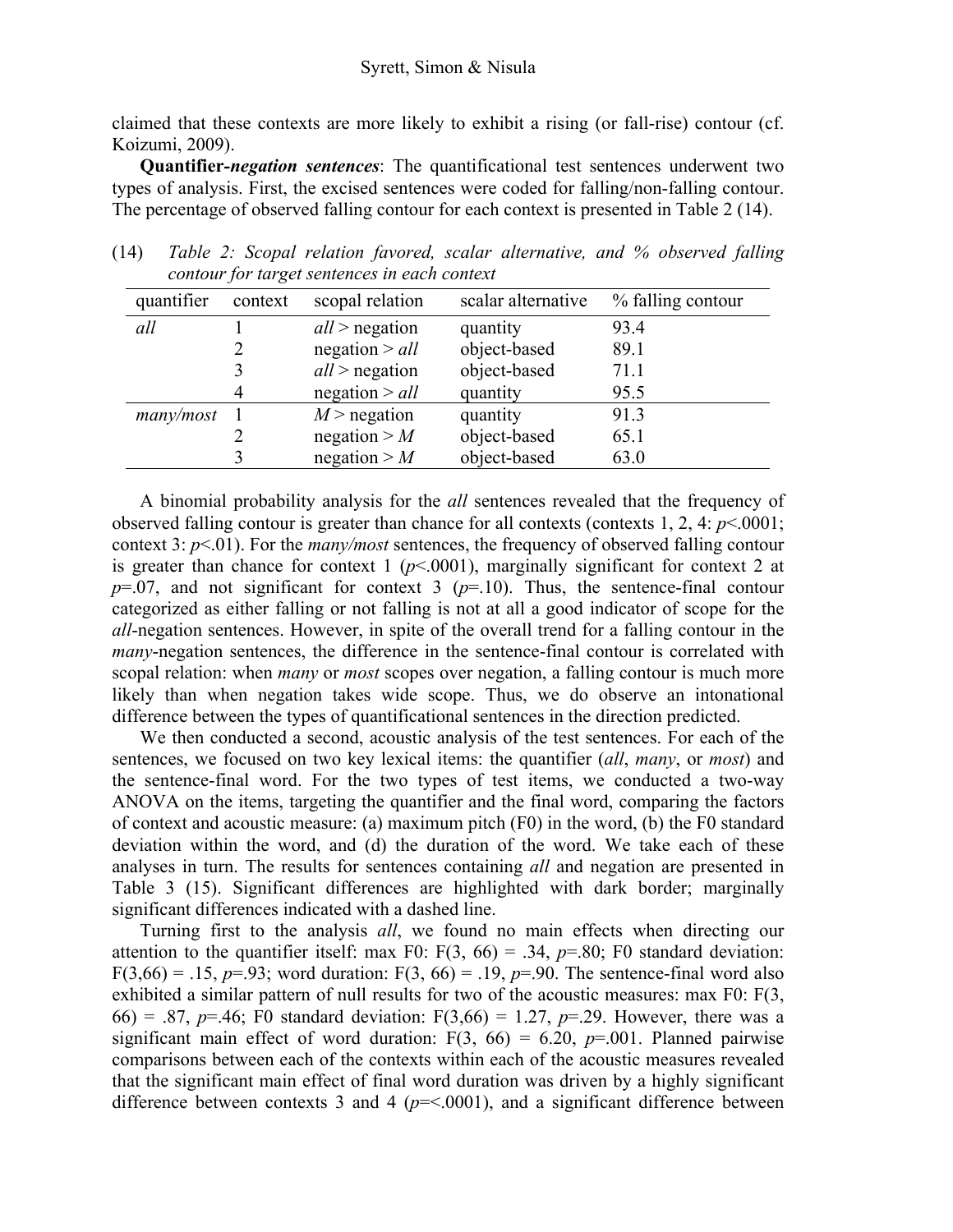contexts 1 and 3 and 2 and 3 (both  $p=01$ ). There was a marginally significant difference in the final word duration between contexts 1 and 4 and between contexts 2 and 4 (both *p*=.08), and no significant difference in the final word duration between contexts 1 and 2  $(p=1.0)$ . Thus, duration of the final word was longest in context 3, where the scopal relation favored was *all*>negation, but there was a contrast in object-based scalar alternatives (e.g., magnolias v. other trees), predicting a fall-rise contour would be exhibited. The duration was shortest in context 4, where the scopal relation favored was negation>*all*, and the predicted contour was falling.

| quantifier: all            |                                        |        |       | sentence-final word        |                |        |       |
|----------------------------|----------------------------------------|--------|-------|----------------------------|----------------|--------|-------|
| Acoustic                   | Context                                | Mean   | Std.  | Acoustic                   | Context        | Mean   | Std.  |
| measure                    |                                        |        | Error | measure                    |                |        | Error |
| maximum F0                 | $1 \blacktriangledown$                 | 230.90 | 15.13 | maximum F0<br>(Hz)         | 1              | 192.56 | 85.67 |
| (Hz)                       | $2 \rightarrow \forall$                | 245.23 | 15.13 |                            | $\overline{2}$ | 162.84 | 51.40 |
|                            | $3 \blacktriangledown$                 | 247.30 | 15.13 |                            | 3              | 181.73 | 39.85 |
|                            | $4 \rightarrow \forall$                | 230.78 | 16.11 |                            | $\overline{4}$ | 190.17 | 47.39 |
| F <sub>0</sub>             | $1 \blacktriangleright\rightarrow\neg$ | 26.06  | 3.94  | F <sub>0</sub>             | 1              | 29.45  | 17.07 |
| standard<br>deviation (Hz) | $2 \rightarrow \forall$                | 28.73  | 3.94  | standard<br>deviation (Hz) | $\overline{2}$ | 21.01  | 14.36 |
|                            | $3 \blacktriangledown$                 | 25.83  | 3.94  |                            | 3              | 28.43  | 13.13 |
|                            | $4 \rightarrow \forall$                | 28.40  | 4.19  |                            | $\overline{4}$ | 30.43  | 17.25 |
| word                       | $1 \blacktriangleright\rightarrow\neg$ | 170    | 10    | word<br>duration (ms)      | 1              | 391    | 65    |
| duration (ms)              | $2 \rightarrow \forall$                | 160    | 10    |                            | $\overline{2}$ | 391    | 65    |
|                            | 3 ∀>¬                                  | 170    | 10    |                            | 3              | 448    | 59    |
|                            | $4 \rightarrow \forall$                | 168    | 11    |                            | 4              | 349    | 75    |
|                            |                                        |        |       |                            |                |        |       |

(15) *Table 3: Values of three acoustic measures in four discourse contexts for the quantifier* all *and the sentence-final word* 

We turn next to the results for the sentences containing *many/most* and negation (Table 4). Note that we collapse over *many* and *most*, but are never comparing values for the two quantifiers. The ANOVA run on the quantifier uncovered no main effects for two of the measures: maximum F0:  $F(2, 44) = .20$ ,  $p=.82$ ; F0 standard deviation:  $F(2,44)$  $=$  .61,  $p=$  .55. However, there was a significant main effect of word duration:  $F(2, 44) =$ 3.68, *p*=.03. Planned pairwise comparisons revealed significant differences among the contexts for quantifier duration. While contexts 2 and 3 were not significantly different from each other  $(p=0.52)$ , there was a significant difference between contexts 1 and 2  $(p=01)$  and a marginally significant difference between contexts 1 and 3 ( $p=06$ ). The ANOVA on the final word revealed no main effect for the first two acoustic measures: maximum F0: F(2, 44) = .86,  $p=43$ ; F0 standard deviation: F(2,44) = .30,  $p=.74$ . However, as before, there was a significant main effect of word duration:  $F(2, 44) = 4.03$ , *p*=.03. Planned pairwise comparisons between each of the contexts within each of the acoustic measures revealed significant differences between the three contexts for final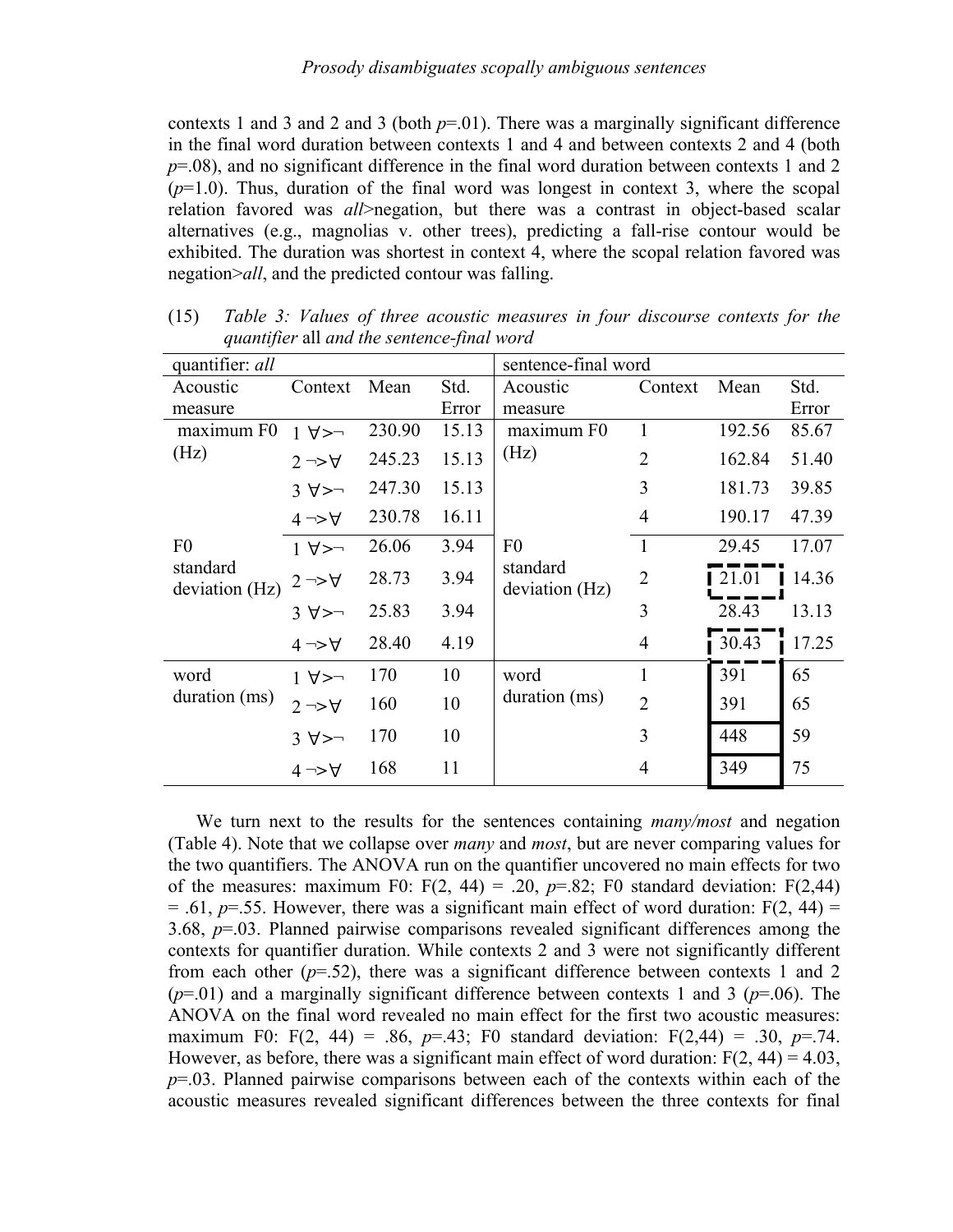### Syrett, Simon & Nisula

word duration: context 1 v. 2  $p=0.009$ , 1 v. 3  $p=.05$ , but contexts 2 v. 3  $p=.45$ . Combining these two analyses for *many/most*, we find that the length of the quantifier was shortest in context 1, with the duration in contexts 2 and 3 not differing from each other. At the same time, the duration of the final word was longest in context 1, with the duration in contexts 2 and 3 not differing from each other.

| quantifier: <i>many</i> or <i>most</i> |                        |        |       | sentence-final word |               |        |       |
|----------------------------------------|------------------------|--------|-------|---------------------|---------------|--------|-------|
| Acoustic                               | Context Mean           |        | Std.  | Acoustic            | Context       | Mean   | Std.  |
| measure                                |                        |        | Error | measure             |               |        | Error |
| maximum F0                             | $1 M \rightarrow \neg$ | 186.54 | 38.64 | maximum F0          |               | 189.97 | 72.32 |
| (Hz)                                   | $2 \rightarrow M$      | 195.40 | 42.32 | (Hz)                |               | 189.15 | 39.36 |
|                                        | $3 \rightarrow M$      | 187.19 | 44.78 |                     | 3             | 167.32 | 40.57 |
| F <sub>0</sub>                         | $1 M > \neg$           | 10.68  | 6.21  | F <sub>0</sub>      |               | 24.79  | 14.70 |
| standard                               | $2 \rightarrow M$      | 10.59  | 7.25  | standard            | $\mathcal{D}$ | 25.33  | 10.88 |
| deviation (Hz)                         | $3 \rightarrow M$      | 13.69  | 11.59 | deviation $(Hz)$ 3  |               | 21.72  | 14.68 |
| word                                   | $1 M > \neg$           | 277    | 24    | word                |               | 520    | 51    |
| duration (ms)                          | $2 \rightarrow M$      | 308    | 38    | duration (ms)       | 2             | 462    | 51    |
|                                        | $3 \rightarrow M$      | 300    | 34    |                     |               | 478    | 69    |

(16) *Table 4: Values of three acoustic measures observed in three discourse contexts for the quantifiers* many/most *and the sentence-final word* 

Focusing only on the final word for our test sentences, we observe an interesting comparison between the *all* and the *many/most* cases: the longest final word duration for each set of target sentences was observed in a context in which the quantifier>negation scopal relation was favored (context 3 for *all* and context 1 for *many/most*). The duration was shortest for the *all* sentences in a context favoring a negation>quantifier relation (context 4). These durations do not, however, entirely correlate with the predicted or observed contour, since all four contexts of the *all* sentences exhibited a robust falling contour, but the first context for the *many/most* sentences was the contour that had the highest percentage of falling contour. Thus, auditory correlates to scopal relation and contextual alternatives can be retrieved, but they are not entirely consistent or predictable, and vary among quantifiers.

### **3. General discussion and conclusions**

In this research, we sought to obtain empirical evidence relevant to seminal claims by Jackendoff (1972) that differing interpretations of scopally ambiguous quantificational sentences in English are flagged by distinct and reliable prosodic cues. By incorporating into our experimental design additional information tied to the discourse context, we were also able to evaluate the role of pragmatic factors such as the type of scalar alternatives (cf. Kadmon & Roberts, 1986; Ladd, 1980; Ward & Hirschberg, 1985).

For our control sentences containing the focus-sensitive operators *only* and *even* scoping over a VP or the DO, and for sentences containing a *because* clause scopally interacting with negation, speakers varied their production of such sentences according to the scopal relation and the interpretation favored by the discourse context. Our findings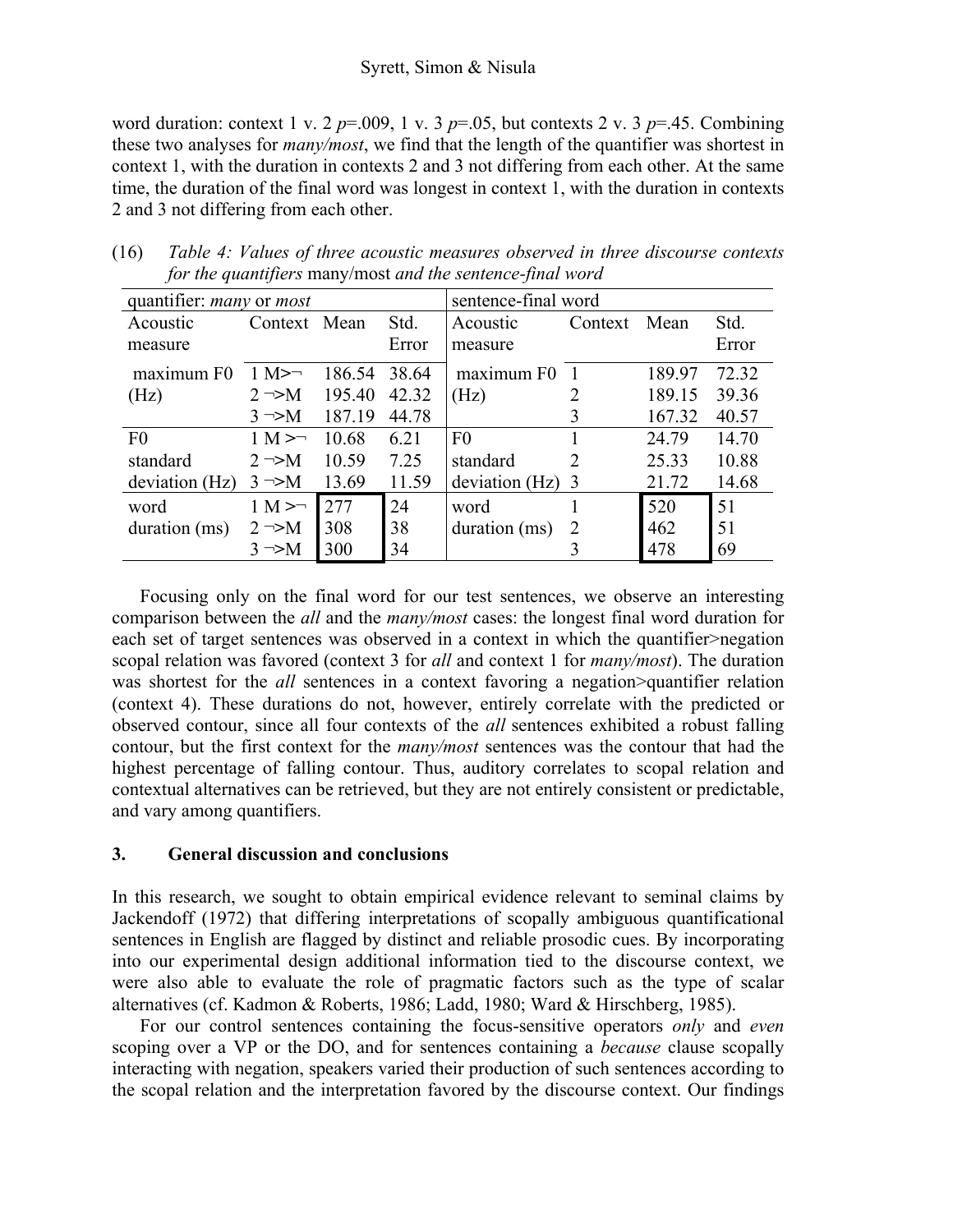are consistent with findings from previous researchers, including Cooper & Paccia-Cooper (1980), Frazier & Clifton (1996), Koizumi (2009), Hirschberg & Avesani (2007). However, while speakers produced these ambiguous control sentences in a way that could disambiguate them for the hearer, the results were less clear-cut for our scopally ambiguous quantificational test sentences. Contrary to previous claims in the theoretical literature that speakers reliably signal their interpretation with the sentence-final contour, we found no such pattern for sentences with the universal quantifier *all* and negation. And while we found a difference along those lines with the *many/most* sentences, in that a falling contour was far more likely with sentences in which negation took narrow scope, speakers more often than not exhibited a falling contour, and did not robustly signal negation taking wide scope with a fall-rise contour. Instead, the differences appear to occur at a lower level—most often with a difference in word duration. However, even here, such acoustic correlates are hard to pin down as a definite signal to interpretation. We find this difference between the *all* and the *many/most* sentences intriguing. The current work cannot say whether the difference stems from the quantifiers themselves or their syntactic position, or a combination of these aspects. We leave the resolution of this open question to future research.

We also note that it is possible is that an omnibus analysis of the data may mask intraand interspeaker variability in the production of these sentences. That is, speakers may be recruiting a variety of cues (such as word duration and intonational contour) differentially from utterance to utterance, and/or each speaker may have his/her own strategy for disambiguation. It is not possible to tease apart this possibility without an extensive itemby-item and speaker-by-speaker analysis. For now, we leave it as open possibility that individual speakers are actually better at consistently identifying strategies for signaling interpretation with auditory cues than our current work (averaging over speakers and items) suggests. We present our contribution as showing that sentence-final contour does not appear to be *the* indicator of interpretation, and that there are other cues, such as duration, which may be informative.

In a complementary project (Syrett, Simon, & Nisula, *under revision*), we took a subset of sound files from this production study produced by speakers with clear productions consistent with the theoretical claims, and fed them into two complementary perception experiments. There, we asked if hearers could recruit such auditory cues to assign a sentence interpretation, and whether they could use the information provided by the discourse to select one prosodic rendition or another. Our findings revealed that despite the variability observed in the current production experiment, hearers do associate certain interpretations (scopal relations) with certain prosodic versions of the sentences, in the direction predicted. Taken together, the production and perception experiments indicate that there is a correlation between sound and meaning in the case of scopally ambiguous sentences, and that psycholinguistic studies investigating participants' ability to access multiple interpretations of such sentences should incorporate prosody into the design.

#### **References**

Baltazani, Mary. 2002. The prosodic structure of quantificational sentences in Greek. In